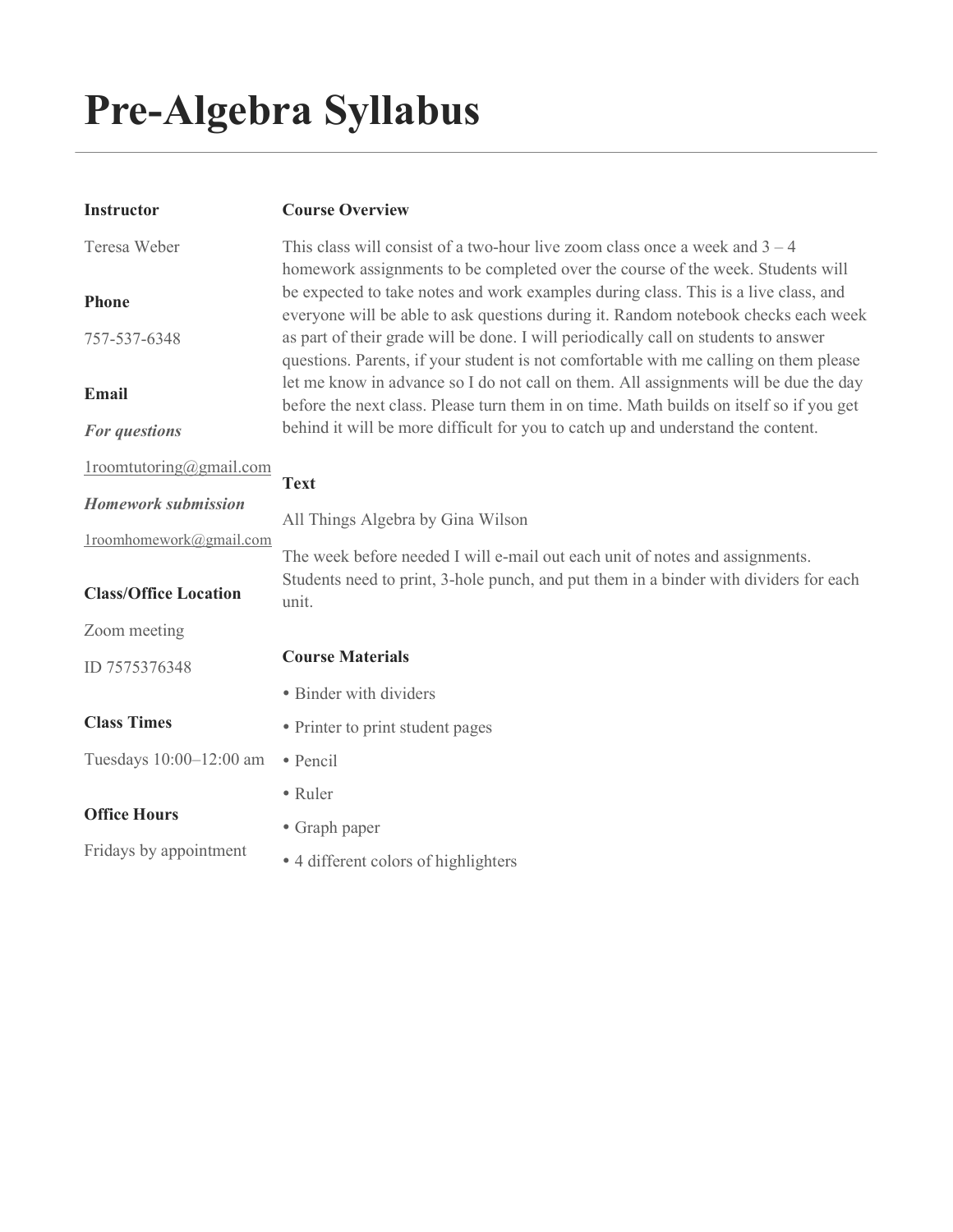# Course Schedule

| Week of          | <b>Subject</b>                                                                                                                                    | <b>Practice Problems</b>                           |
|------------------|---------------------------------------------------------------------------------------------------------------------------------------------------|----------------------------------------------------|
| Sept 2           | Unit 1<br>Integer, integer operations, absolute value,<br>simplifying fractions, converting<br>fractions/decimals/percents, add/subt<br>fractions | HW 1, 2, 3                                         |
| Sept 9           | mult/diving fractions, Exponents, squares,<br>square roots, cubes, cube roots                                                                     | HW 4, 5, 6                                         |
| Sept 16          | scientific notation, order of operations,<br>Evaluating expressions,                                                                              | HW 7, 8, 9                                         |
| Sept 23          | real numbers and their properties                                                                                                                 | HW 10, 11, test                                    |
| Sept 30          | Unit 2<br>Translating expressions, distributing, and<br>combining like terms                                                                      | HW 1, 2, 3                                         |
| Oct. 7           | factoring linear expressions, Add, sub,<br>mult, div monomials                                                                                    | HW 4, 5, 6                                         |
| Oct 14           | Powers of monomials, operations with<br>scientific notation                                                                                       | HW 7, 8, 9                                         |
| Oct. 21          | Operations with scientific notation, intro to HW 10, 11, test<br>polynomials                                                                      |                                                    |
| Oct 28           | Unit 3<br>One-step equations, rational equations,<br>Two-step equations                                                                           | HW 1, 2, 3                                         |
| Nov <sub>4</sub> | solving using square roots, multi-step<br>equations                                                                                               | HW 4, 5, 6<br>$EC - quiz 3-1$                      |
| Nov 11           | special cases, solving with fractions,<br>Translating and solving equations                                                                       | HW 7, 8, 9<br>$EC - quiz 3-2$                      |
| Nov 18           | applications for equations                                                                                                                        | HW 10, 11, 13<br>EC - HW 12; quiz 3-3              |
| Dec 2            | solve and graphing inequalities<br>Unit 4<br>Ratios                                                                                               | HW 14, 15, test<br><b>U4HW1</b><br>$EC - quiz 3-4$ |
| Dec 9            | proportions                                                                                                                                       | HW 2, 3, 4<br>$EC - quiz 4-1$                      |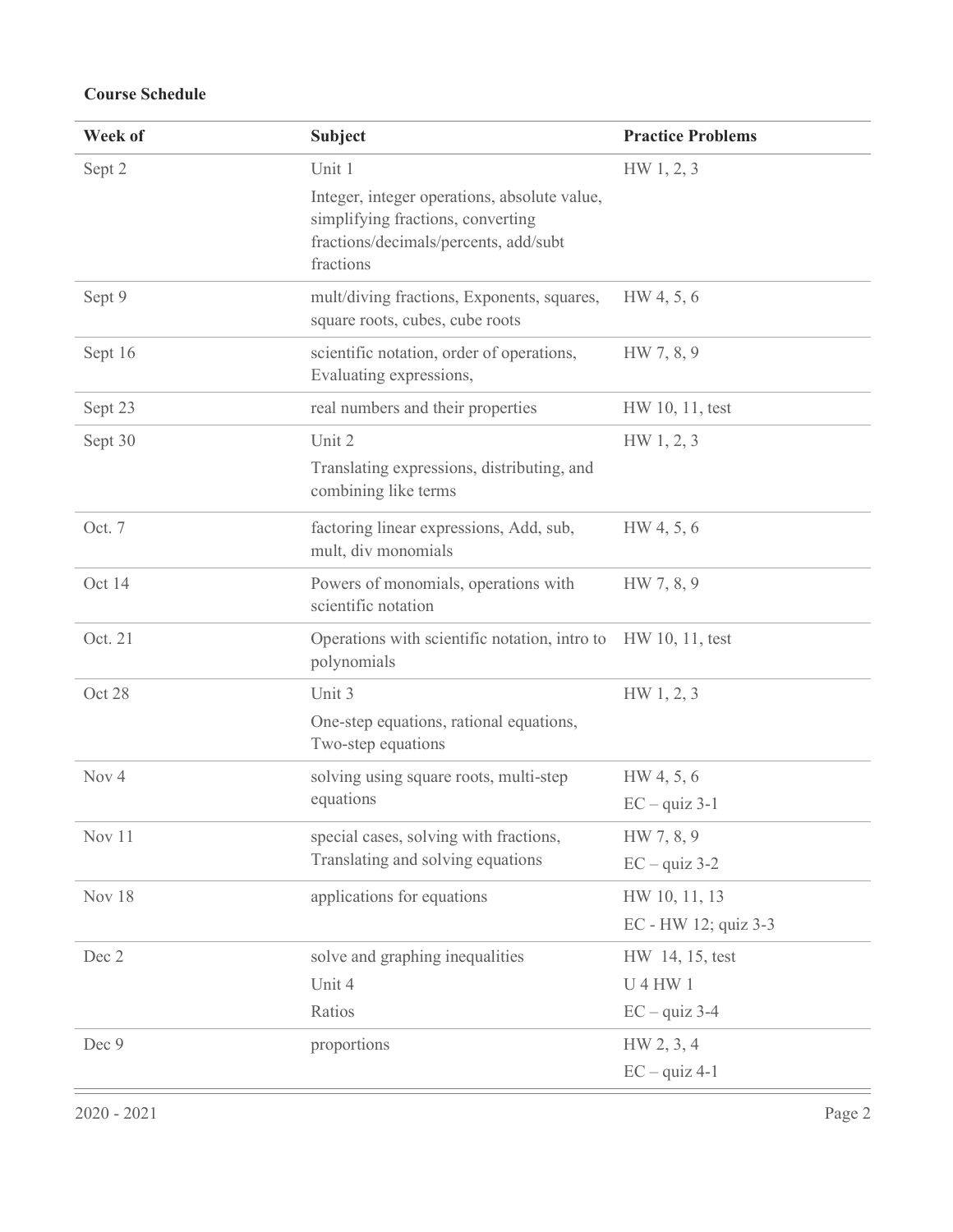| Week of  | <b>Subject</b>                                                            | <b>Practice Problems</b> |
|----------|---------------------------------------------------------------------------|--------------------------|
| Dec 16   | Solving proportions, word problems and<br>scale drawings, Similar figures | HW 5, 6, 7               |
| Jan 6    | indirect measurements, percent portions,                                  | HW 8, 9, 10              |
|          | Percent equations, discount markup, sales<br>tax                          | $EC - quiz 4-2$          |
| Jan 13   | percent change, simple interest,                                          | HW 11, 12, test          |
|          | Coordinate plane                                                          | EC quiz 4-3              |
|          | Unit 5                                                                    | HW <sub>1</sub>          |
| Jan 20   | Graphing, slope                                                           | HW 2, 3, 4               |
|          |                                                                           | $EC - Quiz$ 5-1          |
| Jan 27   | Slope, standard form                                                      | HW 5, 6, 7               |
|          |                                                                           | $EC$ quiz 5-2            |
| Feb 3    | vertical/horizontal lines, Linear/nonlinear                               | HW 8, 9, 10              |
|          | equations, slope intercept form<br>applications                           | $EC - quiz 5-3$          |
| Feb 10   | proportional relationships                                                | $HW 11$ , test           |
|          | Unit 6                                                                    | U 6 HW 1, 2              |
|          | Solving systems of equations                                              |                          |
| Feb 17   | Solving systems of equations                                              | HW 3, 4, 5               |
|          |                                                                           | $EC - Quiz$ 6-1          |
| Feb 24   | Solving system of equation applications                                   | HW 6, 7, test            |
|          |                                                                           | $EC - quiz 6-2$          |
| March 3  | Unit 7                                                                    | HW 1, 2, 3               |
|          | Angles and their relationships                                            |                          |
| March 10 | Parallel lines, triangles, Pythagorean<br>theorem                         | HW 4, 5, 6               |
|          |                                                                           | $EC - quiz 7-1$          |
| March 17 | Pythagorean theorem, quadrilaterals,<br>polygons                          | HW 7, 8, 9               |
|          |                                                                           | $EC - quiz$ 7-2          |
| March 24 | Reflections, translations, rotations                                      | HW 10, 11, 12            |
|          |                                                                           | $EC - quiz$ 7-3          |
| March 31 | Dilations, transformation review                                          | HW 13, 14, test          |
|          |                                                                           | $EC - quiz$ 7-4          |
|          |                                                                           |                          |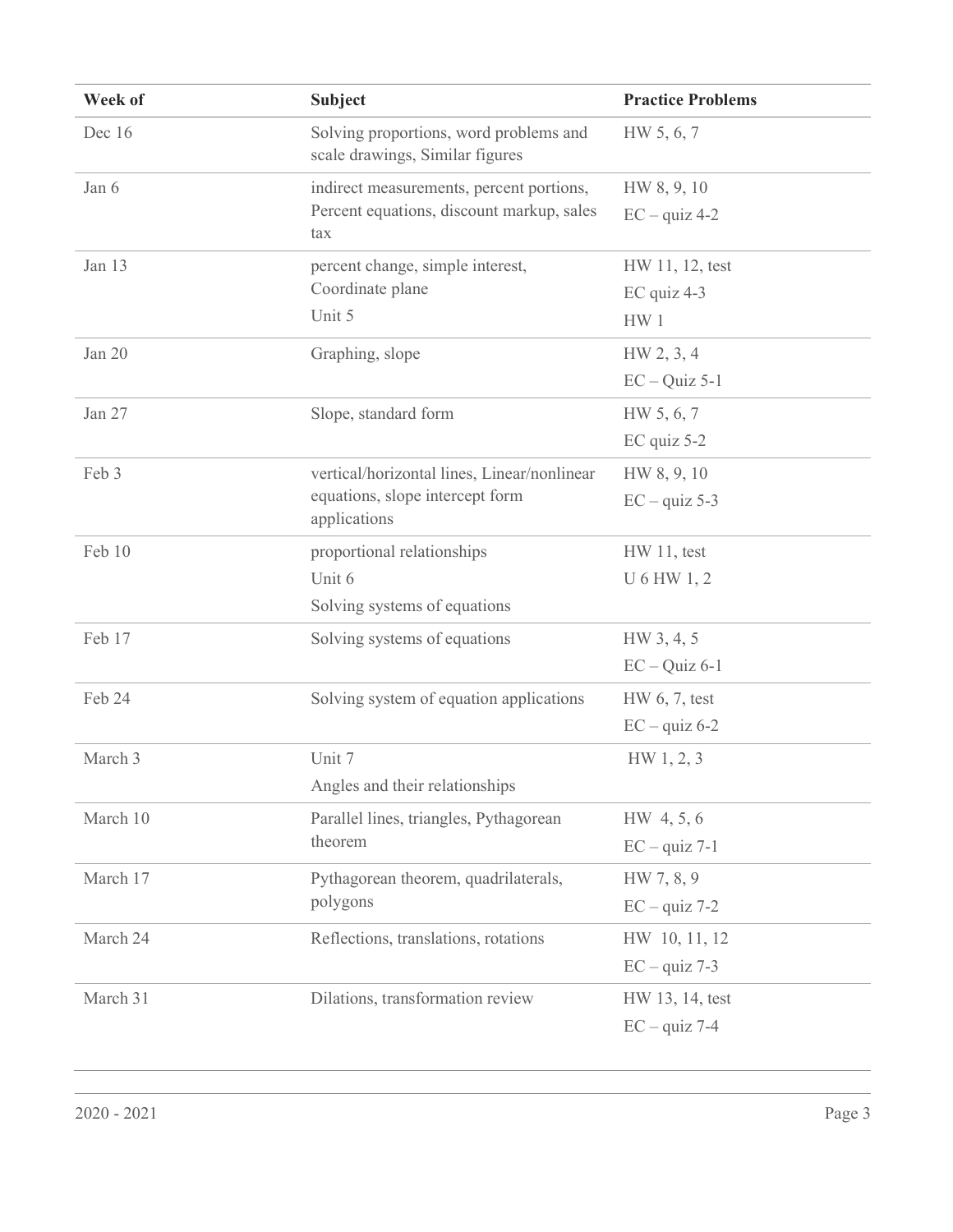| Week of  | <b>Subject</b>                                                                                                        | <b>Practice Problems</b> |
|----------|-----------------------------------------------------------------------------------------------------------------------|--------------------------|
| April 7  | Unit 8                                                                                                                | HW 1, 2, 3               |
|          | Area, perimeter, and circumference of<br>plane figures, circles, and composite<br>figures                             |                          |
| April 21 | Area of shaded regions, 3D figures,<br>volume of<br>prisms/cylinders/pyramids/cones                                   | HW 4, 5, 6               |
|          |                                                                                                                       | $EC - quiz 8-1$          |
| April 28 | Surface area<br>prisms/cylinders/pyramids/cones                                                                       | HW 7, 8, 9               |
|          |                                                                                                                       | $EC - quiz 8-2$          |
| May 5    | Effects of changing dimensions,                                                                                       | HW 10, 11, 12            |
|          |                                                                                                                       | $EC - quiz 8-3$          |
| May 12   | volume of spheres, perimeter and area of<br>similar figures, volume and surface area of<br>similar solids, probabiity | HW 13, 14, test          |
|          |                                                                                                                       | <b>U9HW1</b>             |
| May 19   | U <sub>9</sub>                                                                                                        | $HW\,2,3,4$              |
|          | Probability, counting outcomes                                                                                        | $EC - quiz 9-1$          |
| May 26   | biased and unbiased examples,<br>mean/median/mode/range                                                               | HW 5, 6, 7               |
|          |                                                                                                                       | $EC - quiz 9-2$          |
| June 2   | Mean absolute deviation, box-and-whisker<br>plots                                                                     | HW 8, 9, 10, 11, test    |
|          |                                                                                                                       | $EC - quiz 9-3$          |

\*\*Schedule is subject to change depending on how the students are doing in the class

#### Homework Submission

Take a photo or scan in your assignments then save to a PDF and name it with your last name, first name, and assignment for example: Weber Teresa U1 HW 2. Please e-mail your homework to 1roomhomework@gmail.com. In the subject line put your class. Example: Prealgebra.

#### Late Assignments

Assignments turned in after the due date will automatically have 10 points deducted unless arrangements have been made prior to the due date.